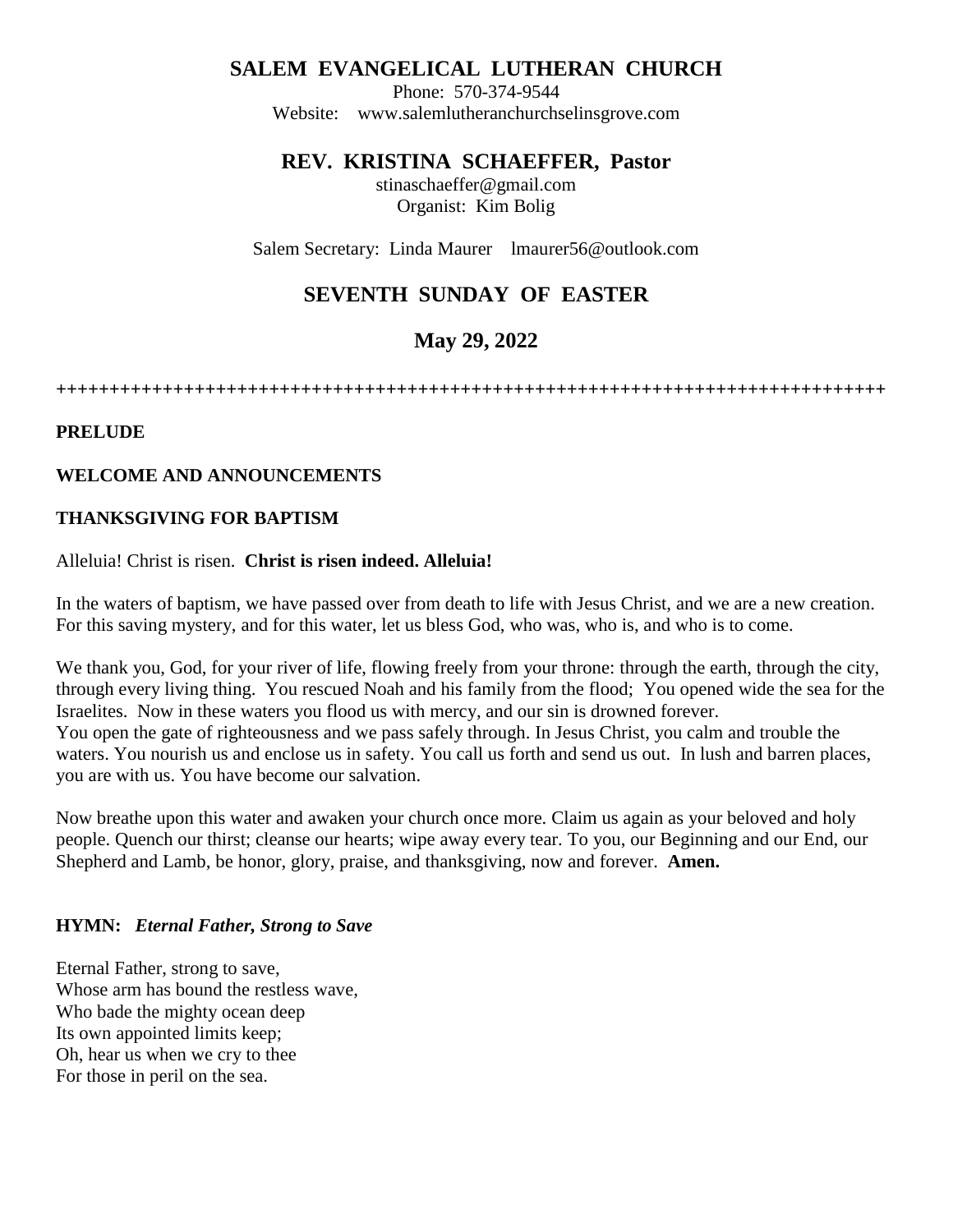O Savior, whose almighty word The winds and waves submissive heard, Who walked upon the foaming deep, And calm amid the storm didst sleep; Oh, hear us when we cry to thee For those in peril on the sea.

O Holy Spirit, who didst brood Upon the chaos dark and rude, And bid its angry tumult cease, And give, for wild confusion, peace; Oh, hear us when we cry to thee For those in peril on the sea.

O Trinity of love and pow'r, All trav'lers guard in danger's hour From rock and tempest, fire and foe, Protect them where-soe'er they go; Thus evermore shall rise to thee Glad hymns and praise from land and sea.

#### **PRAYER OF THE DAY**

Let us pray. **O God, form the minds of your faithful people into your one will. Make us love what you command and desire what you promise, that, amid all the changes of this world, our hearts may be fixed where true joy is found, your Son, Jesus Christ our Lord, who lives and reigns with you and the Holy Spirit, one God, now and forever. Amen.**

#### **FIRST READING: Acts 16: 16-34**

The First Reading is from the  $16<sup>th</sup>$  chapter of Acts.

<sup>16</sup>One day, as we were going to the place of prayer, we met a slave-girl who had a spirit of divination and brought her owners a great deal of money by fortune-telling. <sup>17</sup>While she followed Paul and us, she would cry out, "These men are slaves of the Most High God, who proclaim to you a way of salvation." <sup>18</sup>She kept doing this for many days. But Paul, very much annoyed, turned and said to the spirit, "I order you in the name of Jesus Christ to come out of her." And it came out that very hour. <sup>19</sup>But when her owners saw that their hope of making money was gone, they seized Paul and Silas and dragged them into the marketplace before the authorities. <sup>20</sup>When they had brought them before the magistrates, they said, "These men are disturbing our city; they are Jews  $^{21}$  and are advocating customs that are not lawful for us as Romans to adopt or observe."  $^{22}$ The crowd joined in attacking them, and the magistrates had them stripped of their clothing and ordered them to be beaten with rods. <sup>23</sup>After they had given them a severe flogging, they threw them into prison and ordered the jailer to keep them securely. <sup>24</sup>Following these instructions, he put them in the innermost cell and fastened their feet in the stocks. <sup>25</sup>About midnight Paul and Silas were praying and singing hymns to God, and the prisoners were listening to them. <sup>26</sup>Suddenly there was an earthquake, so violent that the foundations of the prison were shaken; and immediately all the doors were opened and everyone's chains were unfastened.  $27$ When the jailer woke up and saw the prison doors wide open, he drew his sword and was about to kill himself, since he supposed that the prisoners had escaped.  $^{28}$ But Paul shouted in a loud voice, "Do not harm yourself, for we are all here."<sup>29</sup>The jailer called for lights, and rushing in, he fell down trembling before Paul and Silas. <sup>30</sup>Then he brought them outside and said, "Sirs, what must I do to be saved?" <sup>31</sup>They answered, "Believe on the Lord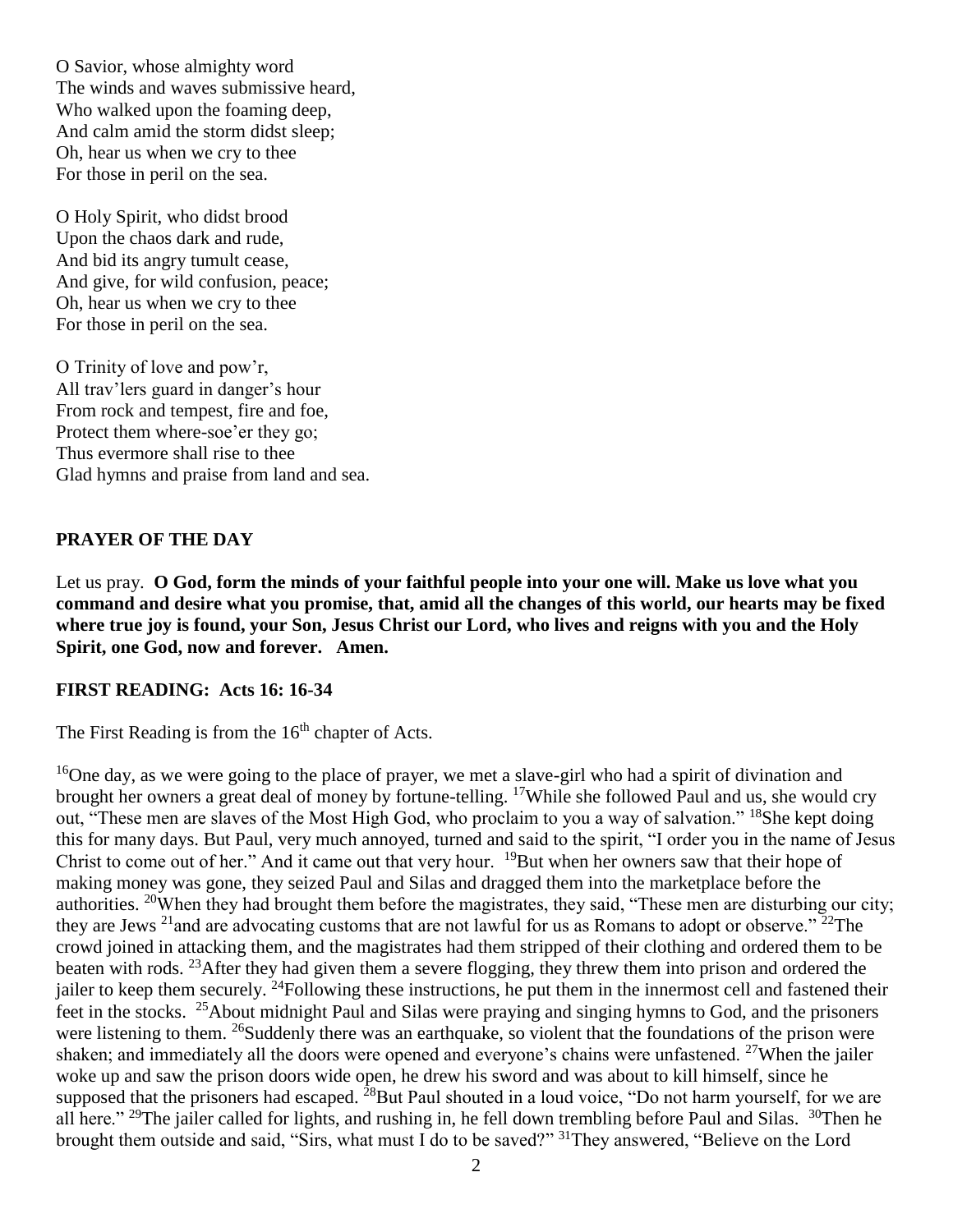Jesus, and you will be saved, you and your household." <sup>32</sup>They spoke the word of the Lord to him and to all who were in his house. <sup>33</sup>At the same hour of the night he took them and washed their wounds; then he and his entire family were baptized without delay. <sup>34</sup>He brought them up into the house and set food before them; and he and his entire household rejoiced that he had become a believer in God.

The Word of the Lord. **Thanks be to God.** 

**PSALM: Psalm 97** (Please read responsively)

<sup>1</sup>The Lord reigns; let the earth rejoice; let the multitude of the isles be glad.

<sup>2</sup>**Clouds and darkness surround the Lord, righteousness and justice are the foundations of God's throne.** <sup>3</sup>Fire goes before the Lord, burning up enemies on every side.

<sup>4</sup>**Lightnings light up the world; the earth sees and trembles.**

<sup>5</sup>The mountains melt like wax before the Lord of all the earth.

<sup>6</sup>**The heavens declare your righteousness, O Lord, and all the peoples see your glory.**

<sup>7</sup>Confounded be all who worship carved images and delight in false gods!

Bow down before the Lord all you gods.

<sup>8</sup>**Zion hears and is glad, and the cities of Judah rejoice, because of your judgments, O Lord.**

<sup>9</sup>For you are the Lord, most high over all the earth; you are exalted far above all gods.

<sup>10</sup>**You who love the Lord, hate evil! God guards the lives of the saints and rescues them from the hand of the wicked.**

 $11$ Light dawns for the righteous, and joy for the honest of heart.

<sup>12</sup>**Rejoice in the Lord, you righteous, and give thanks to God's holy name.**

## **SECOND READING: Revelation 22: 12-14, 16-17, 20-21**

The Second Reading is from the 22<sup>nd</sup> chapter of Revelation.

<sup>12"</sup>See, I am coming soon; my reward is with me, to repay according to everyone's work. <sup>13</sup>I am the Alpha and the Omega, the first and the last, the beginning and the end."  $14B$ lessed are those who wash their robes, so that they will have the right to the tree of life and may enter the city by the gates.

 $16$ "It is I, Jesus, who sent my angel to you with this testimony for the churches. I am the root and the descendant of David, the bright morning star." <sup>17</sup>The Spirit and the bride say, "Come." And let everyone who hears say, "Come." And let everyone who is thirsty come. Let anyone who wishes take the water of life as a gift.

<sup>20</sup>The one who testifies to these things says, "Surely I am coming soon." Amen. Come, Lord Jesus! <sup>21</sup>The grace of the Lord Jesus be with all the saints. Amen.

The Word of the Lord. **Thanks be to God.** 

**GOSPEL: John 17: 20-26**

The Holy Gospel according to St. John, the  $17<sup>th</sup>$  chapter.

## **Glory to you, O Lord.**

[Jesus prayed:] <sup>20</sup>"I ask not only on behalf of these, but also on behalf of those who will believe in me through their word, <sup>21</sup>that they may all be one. As you, Father, are in me and I am in you, may they also be in us, so that the world may believe that you have sent me. <sup>22</sup>The glory that you have given me I have given them, so that they may be one, as we are one,  $^{23}$ I in them and you in me, that they may become completely one, so that the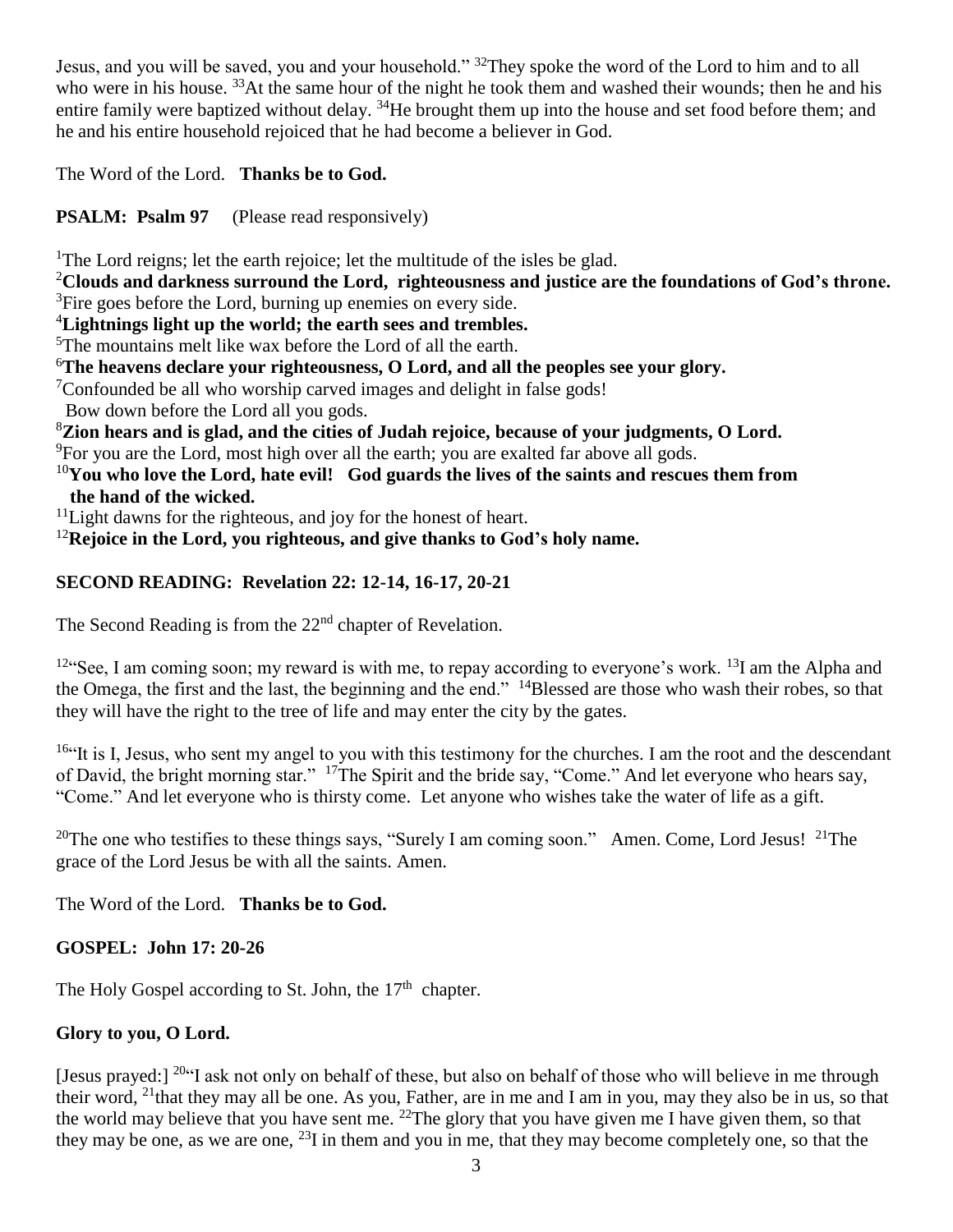world may know that you have sent me and have loved them even as you have loved me. <sup>24</sup>Father, I desire that those also, whom you have given me, may be with me where I am, to see my glory, which you have given me because you loved me before the foundation of the world. <sup>25</sup> Righteous Father, the world does not know you, but I know you; and these know that you have sent me. <sup>26</sup>I made your name known to them, and I will make it known, so that the love with which you have loved me may be in them, and I in them."

The Gospel of the Lord. **Praise to you, O Christ.** 

#### **CHILDREN'S MESSAGE**

#### **THE SERMON**

#### **HYMN**: *How Great Thou Art*

O Lord my God, when I in awesome wonder Consider all the worlds thy hand hath made. I see the stars, I hear the rolling thunder, Thy pow'r throughout the universe displayed;

#### *Refrain*

Then sings my soul, my Savior God, to thee, How great thou art! How great thou art! Then sings my soul, my Savior God to thee, How great thou art! How great thou art!

When through the woods and forest glades I wander, I hear the birds sing sweetly in the trees; When I look down from lofty mountain grandeur And hear the brook and feel the gentle breeze; *Refrain*

But when I think that God, his Son not sparing, Sent him to die, I scarce can take it in. That on the cross my burden gladly bearing He bled and died to take away my sin; *Refrain*

When Christ shall come, with shout of acclamation, And take me home, what joy shall fill my heart! Then I shall bow in humble adoration And there proclaim, "My God, how great thou art!" *Refrain*

### **APOSTLES' CREED**

**I believe in God, the Father almighty, creator of heaven and earth. I believe in Jesus Christ, God's only Son, our Lord, who was conceived by the power of the Holy Spirit, and born of the virgin Mary. He suffered under Pontius Pilate, was crucified, died, and was buried; He descended into Hell. On the third day he rose again.**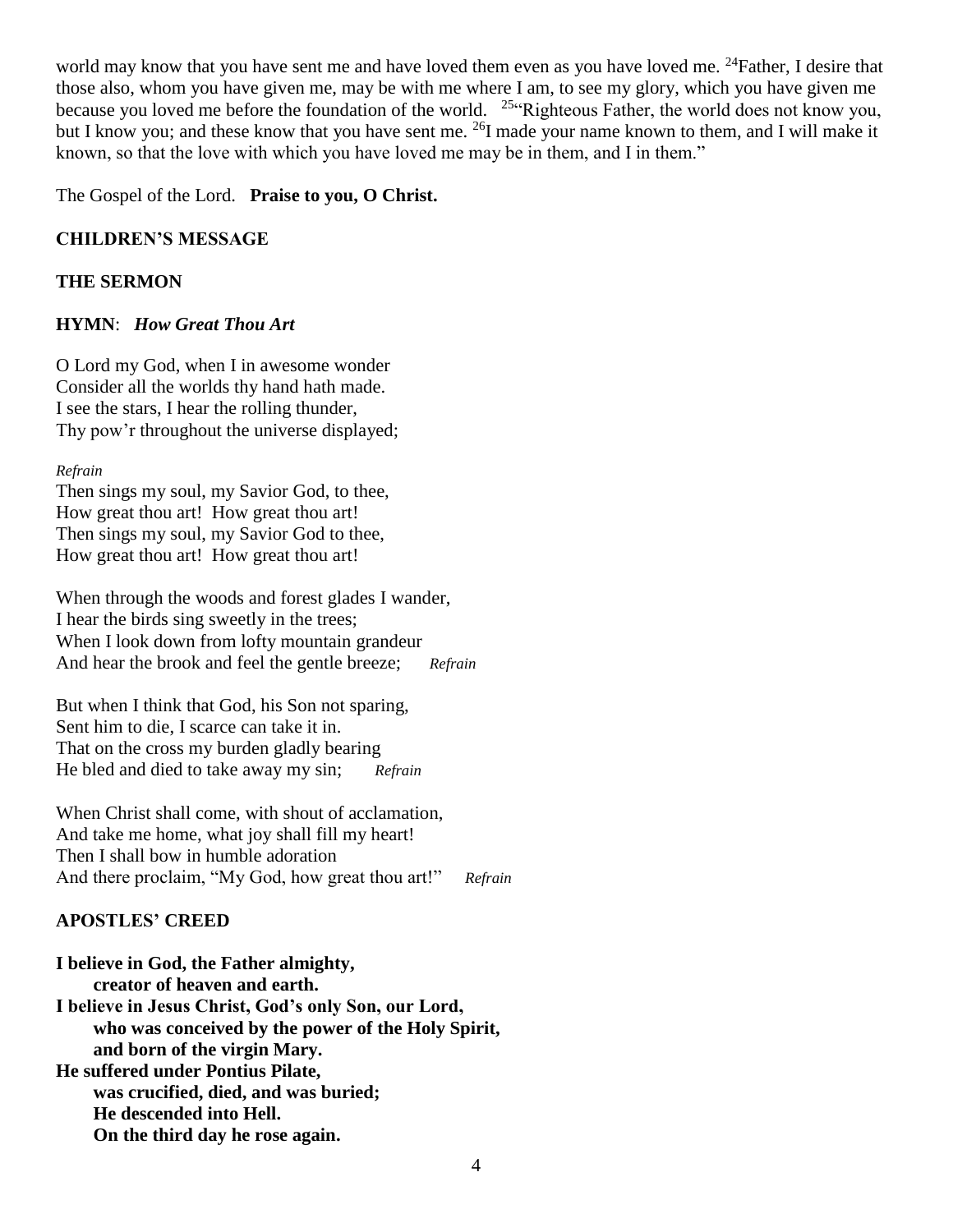**He ascended into Heaven, and is seated at the right hand of the Father. He will come again to judge the living and the dead. I believe in the Holy Spirit, the holy catholic church, the communion of saints, the forgiveness of sins, the resurrection of the body, and the life everlasting. Amen.**

#### **PRAYERS**

Response to: "God, in your mercy,". . . . **Hear our prayer.**

Let us pray together the prayer Jesus taught us:

#### **LORD'S PRAYER**

**Our Father, who art in heaven, hallowed be thy name, thy kingdom come, thy will be done, on earth as it is in heaven. Give us this day our daily bread; and forgive us our trespasses, as we forgive those who trespass against us; and lead us not into temptation, but deliver us from evil. For thine is the kingdom, and the power, and the glory, forever and ever. Amen.**

#### **HOLY COMMUNION**

We celebrate the presence of God in bread and wine. All are welcome to receive this gift.

#### **BLESSING**

God, the Author of life, Christ, the living Cornerstone, and the life-giving Spirit of adoption,  $\pm$  bless you now and forever. **Amen.** 

#### **SENDING SONG:** *Oh, When the Saints Go Marching In*

Oh, when the saints go marching in, Oh, when the saints go marching in, O Lord, I want to be in that number When the saints go marching in.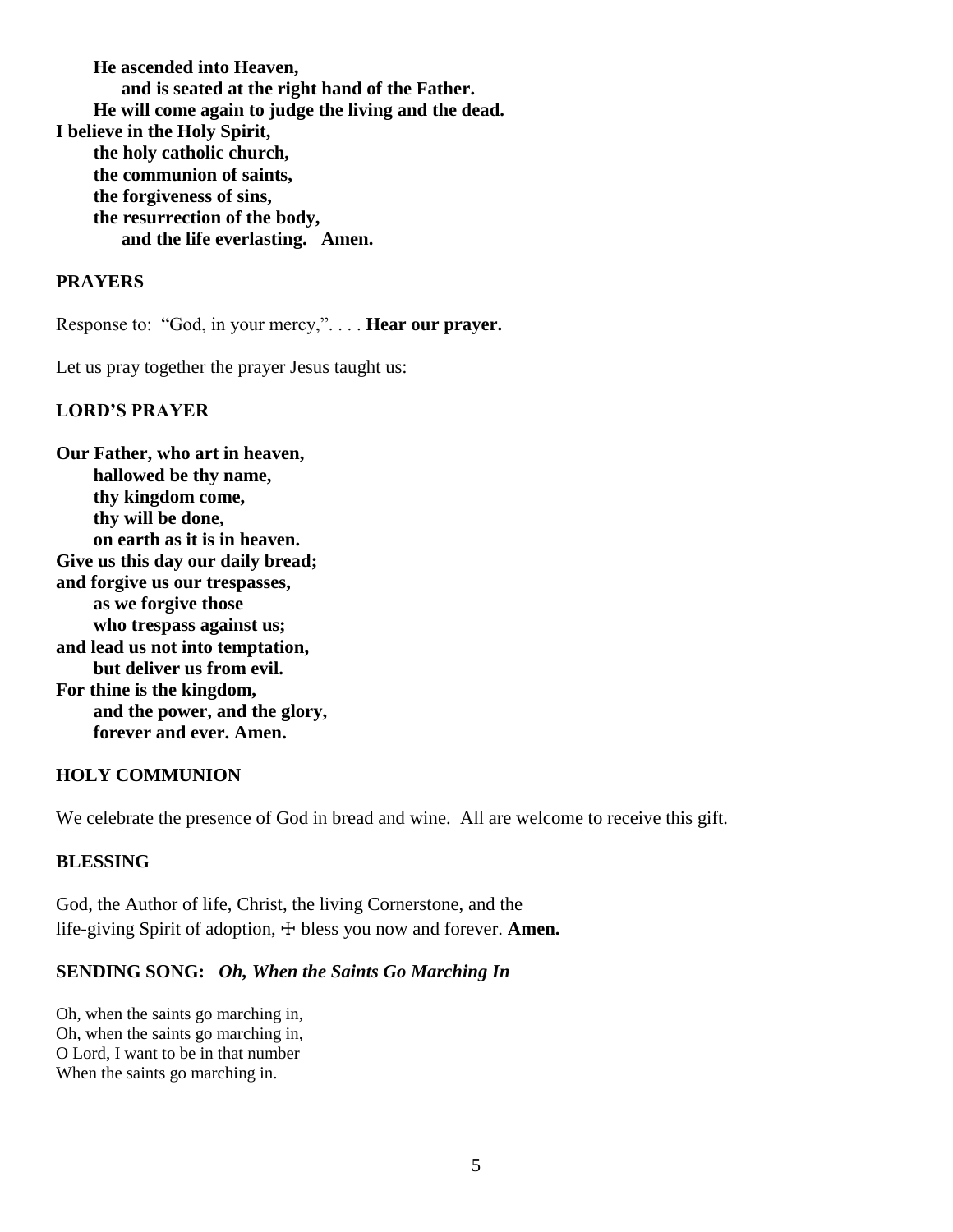Oh, when the Lord in glory comes, Oh, when the Lord in glory comes, O Lord, I want to be in that number When the Lord in glory comes.

Oh, when the new world is revealed, Oh, when the new world is revealed, O Lord, I want to be in that number When the new world is revealed.

Oh, when they gather round the throne, Oh, when they gather round the throne O Lord, I want to be in that number When they gather round the throne.

Oh, when they crown him King of kings, Oh, when they crown him King of kings, O Lord, I want to be in that number When they crown him King of kings.

And on that hallelujah day, And on that hallelujah day, O Lord, I want to be in that number On that hallelujah day.

#### **SENDING**

Alleluia! Christ is risen. **Christ is risen indeed. Alleluia!**

Go in peace. Tell what God has done. **Thanks be to God.**

### **POSTLUDE**

Hymns: *All rights reserved. Reprinted under One License #A-727362*

**++++++++++++++++++++++++++++++++++++++++++++++++++++++++++++++++++++++++++++++**

#### **ANNOUNCEMENTS**

Reading today's lessons is Judy Kuhn.



**"Worship Under The Trees" begins TODAY!** We will worship in the picnic grove **every Sunday at 10:30 am** (weather permitting). Plans are to worship in the grove through September 4<sup>th</sup>. In case of rain, services will be held in the sanctuary. Invite friends and family to join your Salem Family!



**TOMORROW, MAY 30th**, the Honor Guards of American Legion Victory Post #25 and VFW Post #6631, both of Selinsgrove, **will be coming to Salem Cemetery at approximately 10:50 am**, for a brief ceremony to pay respects and honor all the Veterans buried in our cemetery. **Please plan to attend** to help us remember those who served and protected our country.